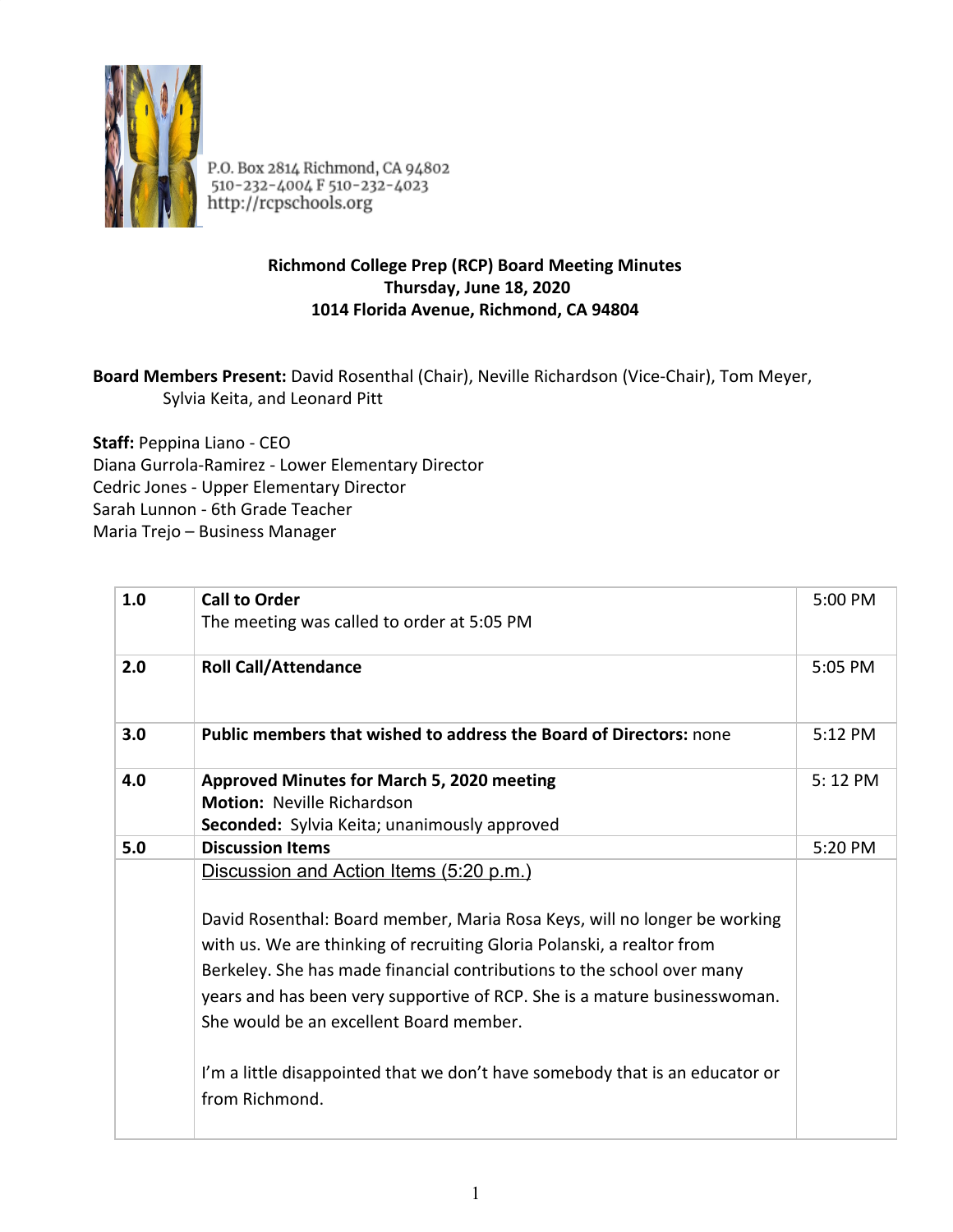Neville Richardson: Let's take some time to fill the position correctly and interview people for the Board vacancy. There are a couple of things that we want to look at: educators or administrators who understand the demographics of our school. I don't think it will be too difficult to find a candidate with the above criteria.

David Rosenthal: We will put off the discussion, and we will take nominations at our next Board meeting.

Preliminary approval of the FY20-21 budget until Board members finish reading the financial report: Tom Meyer moved to approve; Lenny Pitt seconded the motion. Members unanimously accepted the budget.

Leonard Pitt moved to approve the EPA Expenditure Plan for FY20-21. Tom Meyer seconded the motion. Members unanimously approved the Expenditure Plan.

David Rosenthal: There doesn't have to be a Board resolution to employ an insurance broker. Neville Richardson, Vice-Chair of the RCP Board, will request quotes from insurance companies to replace Charter Safe. He will ask them if they provide additional coverage for a COVID outbreak at the school. Also, Eric Noll will assist in getting quotes from insurance companies to replace Charter Safe.

David Rosenthal: I have given Ms. Liano a list of categories that must be addressed pertaining to COVID-19. I have asked Board member Pat Scott to meet with Ms. Liano, Mr. Jones, and Ms. Ramirez to develop a comprehensive plan to address all the categories. We will then gather all the information mandated from the State, County, and District, compare our proposal with theirs, and see where we need to strengthen our plan.

COVID-19 Operations Written Report Review and Board Approval: Neville Richardson moved to approve the COVID-19 Operations Written Report, and Leonard Pitt seconded the motion. Board members unanimously approved the report.

Approve Alder Master's & Credential Teacher Residency Program: Sylvia Keita moved to approve the Alder Program, and Neville Richardson seconded the motion. Board members unanimously approved the Alder Master's & Credential Teacher Residency Program.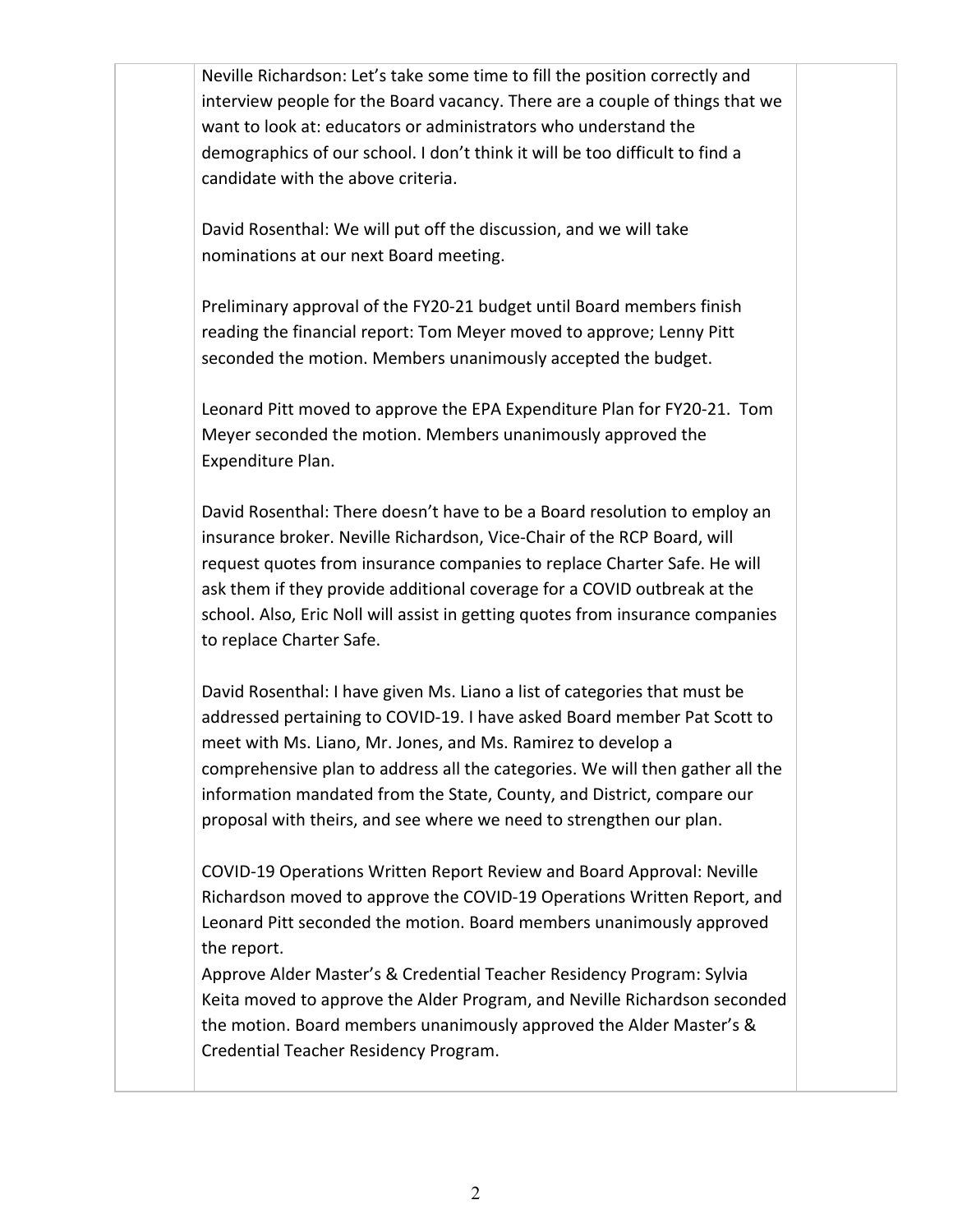|     | Student Calendar for FY20-21 Review and Approval: Leonard Pitt moved to<br>approve the Calendar; Sylvia Keita second the motion. The Board<br>unanimously approved.<br>Board Meeting Calendar for FY20-21 Review and Approval: Neville<br>Richardson moved to approve the Board Calendar; Leonard Pitt seconded<br>the motion. Members unanimously approved.                                                                                                                                                                                                                                                                                                                                                                                                                                                                                                                                                                                                                         |         |
|-----|--------------------------------------------------------------------------------------------------------------------------------------------------------------------------------------------------------------------------------------------------------------------------------------------------------------------------------------------------------------------------------------------------------------------------------------------------------------------------------------------------------------------------------------------------------------------------------------------------------------------------------------------------------------------------------------------------------------------------------------------------------------------------------------------------------------------------------------------------------------------------------------------------------------------------------------------------------------------------------------|---------|
| 6.0 | 6.0 Report from CEO<br>6.1 Ms. Peppina Liano<br>Director's Report: Peppina Liano turned it over to Diana                                                                                                                                                                                                                                                                                                                                                                                                                                                                                                                                                                                                                                                                                                                                                                                                                                                                             | 6:15 PM |
|     | Gurrola-Ramirez--Lower Elementary Director<br>Ms. Ramirez began by sharing the Instructional Schedule Option document<br>with the Board. Ms. Ramirez and Mr. Jones have been working together to<br>think of the best course of action for reopening RCP. Ms. Ramirez has<br>connected with community leaders to see what other schools are doing in<br>the Bay Area. Everyone is recommending that schools look at two or three<br>excellent plans for reopening in the Fall. No one is certain of what the school<br>year's opening will look like due to COVID. Her preference would be for TK,<br>K, 1st grade, and 2nd-grade students to engage in distance learning through<br>Seesaw or ClassDojo. Teachers will determine the platform after assessing<br>family resources and student needs. Teachers, Instructional Aides, and<br>school leaders will communicate directly with families. Third to 8th grade will<br>engage in distance learning through Google classroom. |         |
|     | Mr. Jones Upper Elementary Director: What other LEA's, Schools Districts,<br>and CMO's are doing to prepare for reopening schools in the Fall: Hayward<br>Unified Schools District (HUSD) is currently engaging their COVID-19 Advisory<br>Committee to develop a reopening plan reflective of feedback collected in<br>their community surveys. They are devising a 100% Distance Learning<br>proposal and a Hybrid Learning Option.<br>Oakland Unified School District (OUSD) has launched a task force. It has<br>created a playlist of six engagements to garner feedback from the English<br>Language Learners (ELL), Students with Disabilities, Foster Youth, and Black<br>Students in rolling out their Fall plans (similar to our survey, though with<br>Zoom community calls).                                                                                                                                                                                             |         |
|     | In speaking with a member of the OUSD planning committee, their feedback<br>thus far indicates a 100% Distance Learning Program for the Fall that would<br>dissolve into a hybrid-model for the Spring (e.g., A/B model). Given OUSD's<br>budget shortfalls, "starting virtually is essential for us financially, but                                                                                                                                                                                                                                                                                                                                                                                                                                                                                                                                                                                                                                                                |         |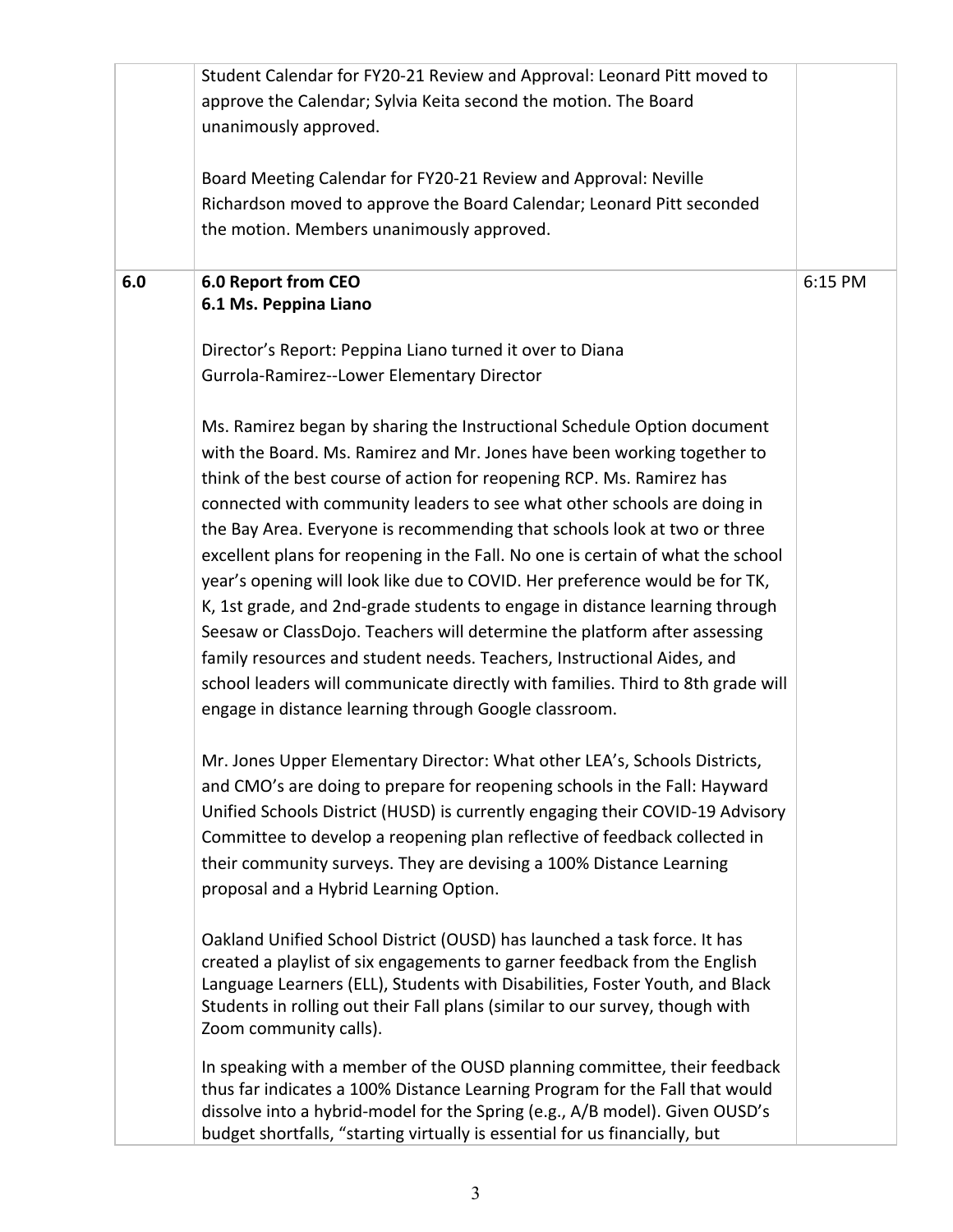planning to move into a hybrid-model in the Spring is the goal if we actually can." When asked about the hybrid model, Brentwood Unified mentioned having half of the students come on Monday and Wednesday and the other half on Tuesday and Thursday. Structure for their 100% Distance Learning Model is still in the works.

HUSD and OUSD were studied because their demographics mirror that of RCP.

Both directors have a few questions to consider as the decision is being made.

The risk or no risk: As an administrative team and Board, are we willing to move forward with robust health protocols that still leave risk for COVID-19 transmission, or would we like to move forward with zero chance of transmission?

Special Ed: Within both models, how can we ensure that SpEd supports mirror that of the typical school year?

Discipline: With the issue of behavioral management not being present in a 100% Distance Learning model, how might we re-purpose our staff to do more academic support and parent engagement?

Savings: If we continue a 100% Distance Learning Model for the Fall, how might we re-purpose funding to bolster academic achievement? What leeway do we have in doing so (actual numbers)?

Family Engagement: How might we ensure that parent engagement is increased to meet the needs of our community?

The directors have the plans below to address all the unknowns we are working with:

In alignment with surrounding districts, Charter Management Organizations (CMOs), and LEAs, RCP should continue a 100% Distance Learning Model in the Fall and launch an A/B Model for the Spring. To do so with efficacy, we must:

- Streamline all Distance Learning Protocols & Expectations across each grade level and integrate within our RCP Universal Protocols
- Properly train all teachers and IAs on each platform as part of our Distance Learning Model during our Professional Development Week (July 27th-July 31st)
- Re-purpose saved funds for Distance Learning tools and technology for students, IAs, and teachers
- Devise a robust Parent Engagement Model in partnership with Mrs. Monteiro which demystifies our learning model, provides affinity spaces for parents, and allows for frequent communication of student progress